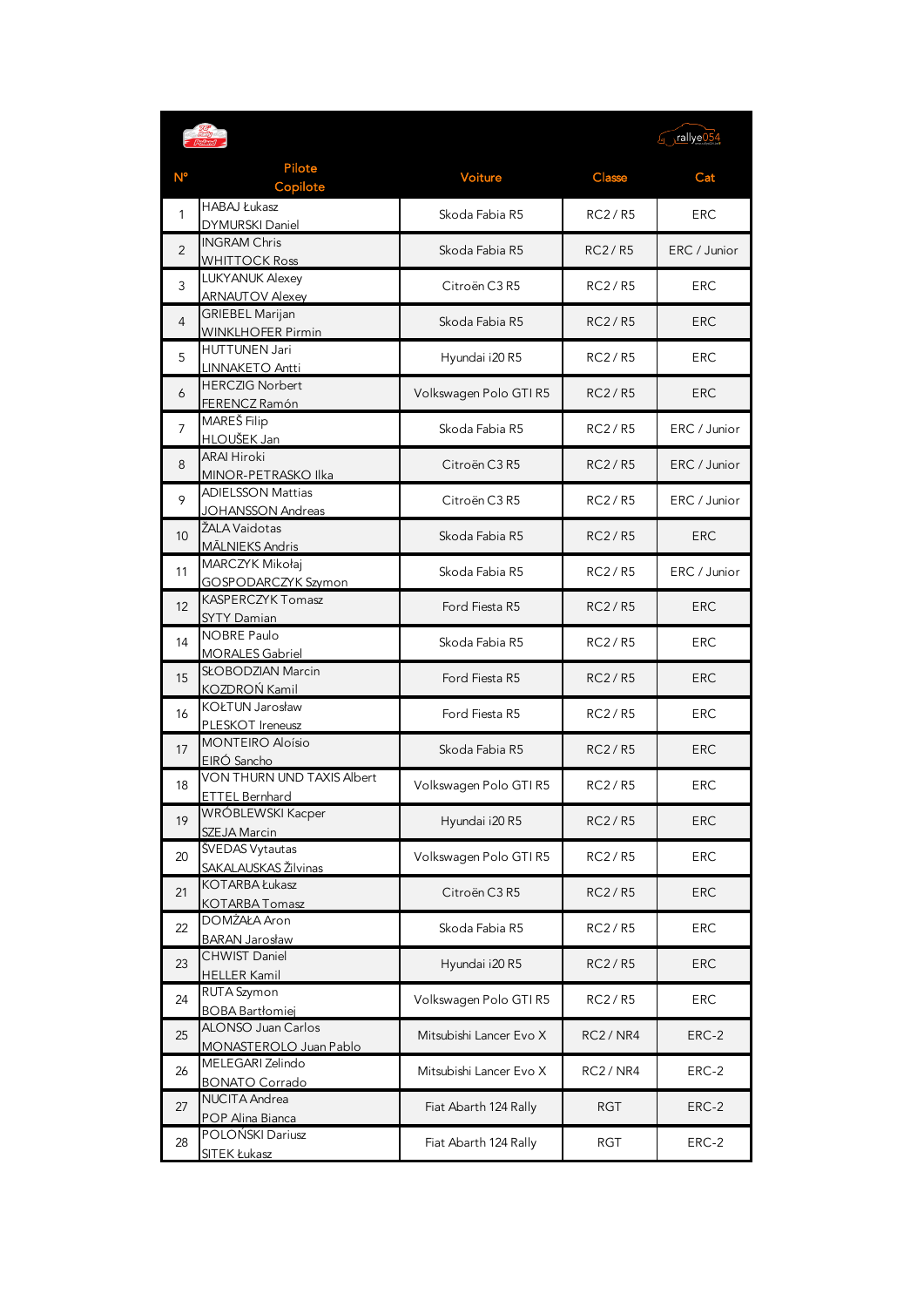| 29 | AL-THEFIRI Meshari<br>AL-KUWARI Nasser            | Mitsubishi Lancer Evo X     | <b>RC2/NR4</b> | ERC-2          |
|----|---------------------------------------------------|-----------------------------|----------------|----------------|
| 30 | FEOFANOV Dimitry<br><b>CHUMAK Dmitriy</b>         | Mitsubishi Lancer Evo X     | RC2/NR4        | ERC-2          |
| 31 | LLARENA Efrén<br>FERNÁNDEZ Sara                   | Peugeot 208 R2              | RC4/R2         | ERC-3 / Junior |
| 32 | FURUSETH Sindre<br>HJERPE Jim                     | Peugeot 208 R2              | RC4 / R2       | ERC-3 / Junior |
| 33 | <b>ANTUNES Pedro</b><br>LOPES Paulo               | Peugeot 208 R2              | <b>RC4/R2</b>  | ERC-3 / Junior |
| 34 | <b>TORN Ken</b><br>PANNAS Kauri                   | Ford Fiesta R2T             | <b>RC4/R2T</b> | ERC-3 / Junior |
| 35 | <b>BERNARDI Florian</b><br><b>BELLOTTO Victor</b> | Renault Clio RS R3T         | RC3/R3T        | ERC-3          |
| 36 | RØKLAND Steve<br><b>FUGLERUD Marius</b>           | Peugeot 208 R2              | RC4/R2         | ERC-3 / Junior |
| 37 | <b>LUNDBERG Elias</b><br><b>ARHUSIANDER David</b> | Opel Adam R2                | RC4/R2         | ERC-3 / Junior |
| 38 | CAIS Erik<br>ŽÁKOVÁ Jindřiška                     | Ford Fiesta R2T             | RC4/R2T        | ERC-3 / Junior |
| 39 | MUNSTER Grégoire<br><b>LOUKA Louis</b>            | Opel Adam R2                | RC4/R2         | ERC-3 / Junior |
| 40 | <b>JOHNSTON Sean</b><br>KIHURANI Alexander        | Peugeot 208 R2              | RC4/R2         | ERC-3          |
| 41 | TALAŠ Jan<br>KRAJČA Ondřej                        | Peugeot 208 R2              | RC4/R2         | ERC-3 / Junior |
| 42 | <b>HOKKANEN Miika</b><br>SUORSA Rami              | Peugeot 208 R2              | RC4/R2         | ERC-3 / Junior |
| 43 | <b>SCHWEDT Roman</b><br><b>METER Lina</b>         | Peugeot 208 R2              | <b>RC4/R2</b>  | ERC-3 / Junior |
| 44 | SEMERÁD Petr<br>HLÁVKA Jiří                       | Peugeot 208 R2              | RC4/R2         | ERC-3 / Junior |
| 45 | ZBROJA Tomasz<br>WRÓBEL Jakub                     | Citroën DS3 R3T Max         | RC3/R3T        | ERC-3          |
| 46 | <b>BROŽ</b> Dominik<br>TĚŠÍNSKÝ Petr              | Peugeot 208 R2              | RC4 / R2       | ERC-3 / Junior |
| 47 | JEETS Gregor<br>SIKK Kuldar                       | Ford Fiesta R2T             | <b>RC4/R2T</b> | ERC-3 / Junior |
| 48 | <b>WESTLUND Adam</b><br>SJÖBERG Joakim            | Peugeot 208 R2              | <b>RC4/R2</b>  | ERC-3 / Junior |
| 49 | TEJPAR Nabila<br>FREEMAN Max                      | Peugeot 208 R2              | RC4/R2         | ERC-3 / Junior |
| 50 | BYŚKINIEWICZ Łukasz<br>CIEŚLAR Zbigniew           | Hyundai i20 R5              | RC2/R5         | ERC-3 / Junior |
| 51 | LINNAMÄE Georg<br>KORSIA Volodymyr                | Peugeot 208 R2              | RC4/R2         | ERC-3 / Junior |
| 52 | JURKEVIČIUS Vladas<br><b>BIELIAUSKAS Edvinas</b>  | Peugeot 208 R2              | RC4/R2         | ERC-3 / Junior |
| 60 | BRZEZIŃSKI Jakub<br><b>BURKAT Dariusz</b>         | Ford Fiesta Proto           | Open 4WD       |                |
| 61 | PŁACHYTKA Sylwester<br>NOWACZEWSKI Jacek          | Ford Fiesta R5              | 2              |                |
| 62 | KABACIŃSKI Łukasz<br>KUŚNIERZ Michał              | Ford Fiesta Proto           | Open 4WD       |                |
| 66 | STEC Adam<br><b>ZDANOWICZ Dariusz</b>             | Mitsubishi Lancer Evo X R4  | Open 4WD       |                |
| 67 | <b>PARYS Piotr</b><br><b>DRAHAN Paweł</b>         | Ford Fiesta Proto           | Open 4WD       |                |
| 68 | NOWAK Marek<br>GRZELKA Adam                       | Mitsubishi Lancer Evo IX R4 | Open 4WD       |                |